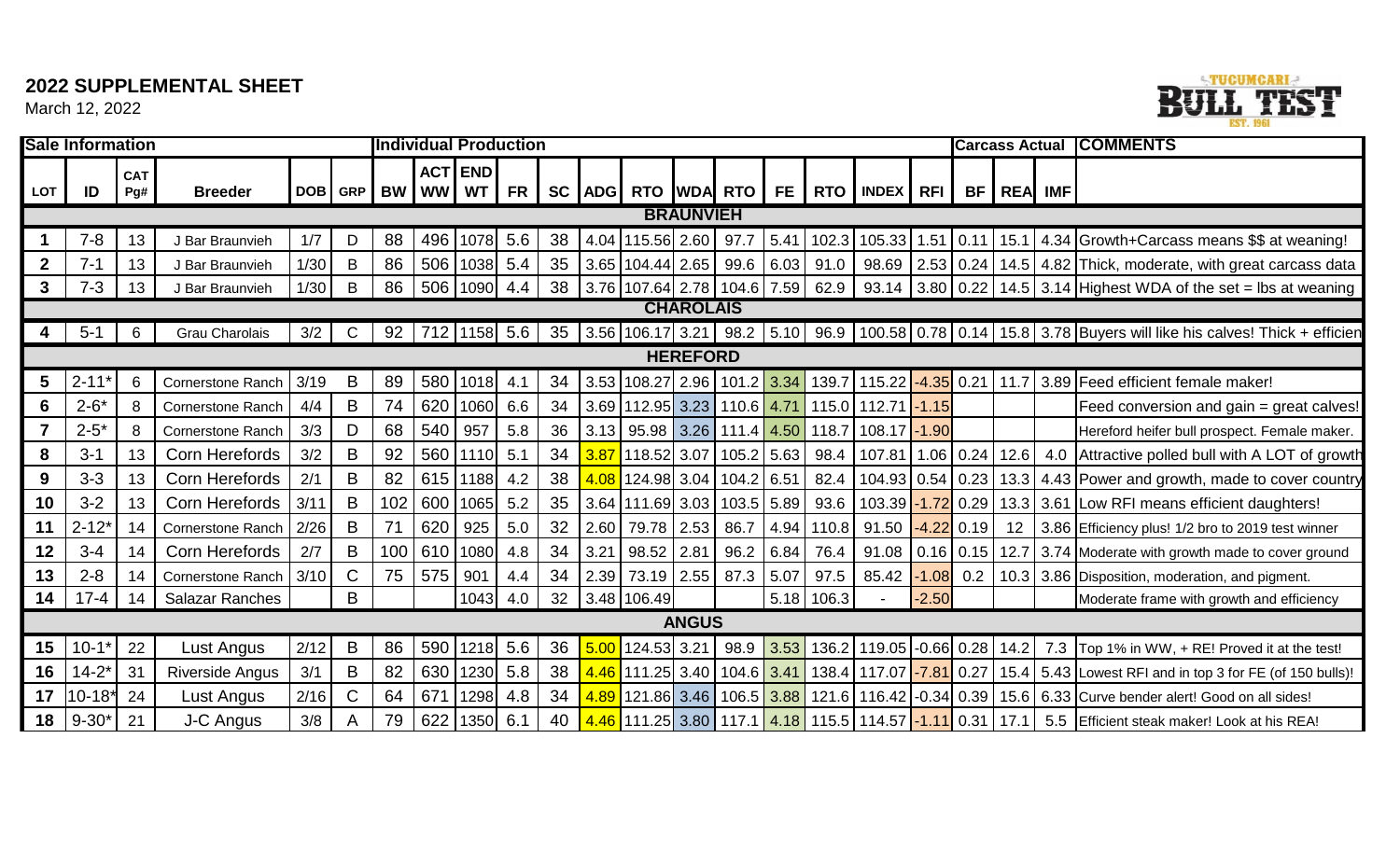|            | <b>Sale Information</b> |                   |                        |      |                | <b>Individual Production</b><br>ACT END |     |          |           |    |      |                                   |              |              |      |       |                                                                                        |             |    | <b>Carcass Actual</b> |     | <b>COMMENTS</b>                                                                                        |
|------------|-------------------------|-------------------|------------------------|------|----------------|-----------------------------------------|-----|----------|-----------|----|------|-----------------------------------|--------------|--------------|------|-------|----------------------------------------------------------------------------------------|-------------|----|-----------------------|-----|--------------------------------------------------------------------------------------------------------|
| <b>LOT</b> | ID                      | <b>CAT</b><br>Pg# | <b>Breeder</b>         |      | DOB GRP        |                                         |     | BW WW WT | <b>FR</b> |    |      |                                   |              |              |      |       | SC ADG RTO WDA RTO FE RTO INDEX RFI                                                    |             | BF | REA IMF               |     |                                                                                                        |
|            |                         |                   |                        |      |                |                                         |     |          |           |    |      |                                   |              |              |      |       |                                                                                        |             |    |                       |     |                                                                                                        |
|            |                         |                   |                        |      |                |                                         |     |          |           |    |      |                                   | <b>ANGUS</b> |              |      |       |                                                                                        |             |    |                       |     |                                                                                                        |
| 19         | $10 - 9*$               | 23                | Lust Angus             | 1/23 | A              | 72                                      | 640 | 1283     | 4.3       | 40 |      | <mark>4.55  </mark> 113.41   3.21 |              | 98.9         |      |       | 3.39 131.5 113.78 3.90 0.31                                                            |             |    | 16.6                  | 5.8 | Powerful bull sure to make big efficient calves                                                        |
| 20         | $9 - 10'$               | 19                | J-C Angus              | 2/7  | $\overline{A}$ | 61                                      | 680 | 1378     | 5.5       | 38 |      | <mark>4.67  </mark> 116.50   3.59 |              | 110.4        | 4.27 | 113.7 | $113.52$ -0.93 0.32                                                                    |             |    | $15.3$ 7.71           |     | Designed to fit any herd anywhere!                                                                     |
| 21         | $11 - 2*$               | 27                | Sanchez Angus          | 2/20 | C              | 80                                      | 572 | 1238     | 5.9       | 37 |      |                                   |              |              |      |       |                                                                                        |             |    |                       |     | 120.8   112.80   1.00   0.25   13.2   5.81 Growth and efficiency = \$\$ at weaning                     |
| 22         | $9 - 26$                | 21                | J-C Angus              | 4/13 | B              | 90                                      | 546 | 1185     | 5.4       | 37 |      | <mark>4.60  </mark> 114.54   3.71 |              | $114.3$ 5.11 |      | 107.7 | $112.43$ 0.77                                                                          |             |    |                       |     | 2nd highest in WDA + top 10 in gain!                                                                   |
| 23         | $9 - 28'$               | 21                | J-C Angus              | 4/4  | D              | 85                                      | 536 | 1140     | 5.4       | 37 |      |                                   |              |              |      |       | <mark>4.63  </mark> 115.37   3.48   107.0   <mark>4.70  </mark> 115.1   112.35   -0.69 |             |    |                       |     | Gain with conversions buyers like                                                                      |
| 24         | $8 - 8$                 | 16                | Hartzog Angus          | 4/20 | D              | 80                                      | 559 | 1125     | 5.6       | 33 |      | <mark>4.45</mark> 111.04 3.61 I   |              |              |      |       | 111.0 4.73 114.6 112.08                                                                | 1.89        |    |                       |     | Low inputs $+$ growth = profits from his calves                                                        |
| 25         | $8 - 7*$                | 16                | <b>Hartzog Angus</b>   | 3/31 | B              | 84                                      | 650 | 1178     | 5.5       | 36 |      | 4.28 106.61                       | 3.55         | 109.2        | 4.35 |       | 121.5 111.96 -1.87                                                                     |             |    |                       |     | Super efficient, low RFI. Forage stretcher!                                                            |
| 26         | $8 - 1*$                | 15                | Hartzog Angus          | 4/1  | B              | 67                                      | 596 | 1103     | 6.3       | 32 |      |                                   |              |              |      |       | 4.12 102.70 3.33 102.5 3.74 132.4 111.55 -5.60                                         |             |    |                       |     | Well balanced super efficient. Look at RFI!                                                            |
| 27         | $14 - 5*$               | 32                | <b>Riverside Angus</b> | 2/16 | $\mathsf C$    | 78                                      | 644 | 1258     | 5.1       | 34 |      | 4.33 107.85 3.35 103.2 3.73       |              |              |      |       |                                                                                        |             |    |                       |     | 124.7   111.28   -0.67   0.34   16.3   5.79   Thick, moderate bull great outcross option!              |
| 28         | $9 - 3*$                | 18                | J-C Angus              | 2/10 | A              | 86                                      | 667 | 1370     | 6         | 39 | 4.36 | 108.57 3.60 110.7                 |              |              | 4.22 | 114.7 | 111.16 -0.58 0.31                                                                      |             |    |                       |     | 17.1 5.25 Over 4 lbs ADG and under 5 on conversion!                                                    |
| 29         | $9 - 31$                | 21                | J-C Angus              | 2/28 | $\overline{A}$ | 77                                      | 622 | 1305     | 5.8       | 39 |      |                                   |              |              |      |       | 4.41   110.01   3.60   110.7   4.34   112.3   110.93   -0.05   0.38                    |             |    | 16                    |     | 4.77 Thick powerful bull will make great calves!                                                       |
| 30         | $11 - 1$                | 27                | Sanchez Angus          | 1/14 | A              | 82                                      | 676 | 1415     |           | 40 |      | 4.55 113.31 3.47                  |              |              |      |       | 106.8 4.37 111.7 110.54 0.63 0.27                                                      |             |    |                       |     | 15.6 7.09 Made to cover country! Will add lbs to WWts                                                  |
| 31         | $9 - 29$                | 21                | J-C Angus              | 3/10 | $\mathsf{A}$   | 61                                      | 634 | 1290     | 6         | 40 |      |                                   |              |              |      |       | 4.31   107.54   3.65   112.5   4.44   110.3   110.10   -0.43   0.29                    |             |    |                       |     | 15.7 4.67 Need a heifer bull? Plus Performance!!!                                                      |
| 32         | $20 - 1$                | 39                | ple A Farm's & Ranch L | 2/6  | A              | 85                                      | 722 | 1288     | 6         | 40 |      | <mark>4.49  </mark> 111.97   3.34 |              |              |      |       |                                                                                        |             |    |                       |     | 102.9 4.23 114.4 109.55 0.81 0.35 16.3 3.87 Best for cows, great for improving WWts!                   |
| 33         | $9 - 4*$                | 18                | J-C Angus              | 2/9  | B              | 70                                      | 640 | 1155     | 4.8       | 38 | 4.01 | 99.92                             | 3.02         | 93.1         | 3.45 | 137.7 | 108.85 -7.39 0.35                                                                      |             |    |                       |     | 13.7 7.02 Forage stretcher female maker heifer bull!                                                   |
| 34         | $9 - 9*$                | 19                | J-C Angus              | 2/4  | $\sf B$        | 65                                      | 556 | 1145     | 5.2       | 34 |      | <mark>4.45  </mark> 111.04   2.96 |              | 91.1         | 4.04 | 127.0 | $108.84 - 2.47 0.27$                                                                   |             |    | 12.6                  |     | 6.86 Efficiency deluxe here! -RFI and 4 lb FE!                                                         |
| 35         | $10-5$                  | 23                | Lust Angus             | 2/27 | $\mathsf B$    | 71                                      | 691 | 1208     | 5         | 36 |      | <mark>4.62 115.26</mark> 3.32     |              | 102.1        |      |       | $\vert$ 5.12   107.6   108.35   1.03   0.41                                            |             |    | 14                    |     | 6.51 ET calf with a lot of growth and power.                                                           |
| 36         | $8 - 11$                | 16                | <b>Hartzog Angus</b>   | 3/1  | A              | 78                                      | 698 | 1218     | 4.8       | 39 |      | 4.16 103.73 3.36                  |              | $103.5$ 4.26 |      |       | 113.8 106.69 0.97 0.35                                                                 |             |    | 15.8                  |     | 7.31 Carcass builder! Sure to pay at weaning on                                                        |
| 37         | $8 - 6*$                | 16                | Hartzog Angus          | 2/27 | A              | 71                                      | 706 | 1205     | 5.8       | 40 | 3.99 | $99.50$ 3.31                      |              |              |      |       | 101.9 3.93 120.5 106.64 -0.71 0.34                                                     |             |    | 16                    |     | 4.32 Heifer bull, female builder, good PAP epd!                                                        |
| 38         | $9 - 33'$               | 21                | J-C Angus              | 3/8  | A              | 79                                      | 566 | 1190     | 5.6       | 38 | 4.15 | 103.42 3.35                       |              | 103.2        | 4.25 | 114.1 | 106.53 -0.59 0.25 15.5                                                                 |             |    |                       | 5.7 | Another heifer bull and keep his daughters!                                                            |
| 39         | $8-5$                   | 16                | Hartzog Angus          | 4/13 | D              | 77                                      | 534 | 1080     | 4.9       | 32 | 4.22 | 105.27                            | 3.39         | 104.2        | 5.05 | 108.7 | 105.95                                                                                 | $-0.25$     |    |                       |     | Structure, muscling and efficient!                                                                     |
| 40         | $4 - 1$                 | 10                | <b>B4L Angus</b>       | 2/13 | A              |                                         |     | 1230     | 4.3       | 35 | 4.21 | 105.07                            | 3.25         | 100.2        | 4.28 |       | 113.5 105.88                                                                           | $0.70$ 0.47 |    |                       |     | 15.8 7.55 Take him anywhere; good PAP epd and 7.6 IMF!                                                 |
| 41         | $12 - 1$                | 28                | <b>Walker Angus</b>    | 3/4  | A              | 68                                      | 780 | 1285     | 6.1       | 37 | 3.95 |                                   |              |              |      |       |                                                                                        |             |    |                       |     | 98.47 3.58 110.2 4.50 108.9 105.71 -2.19 0.31 14.5 6.11 Low RFI, growth, and carcass whole package     |
| 42         | $9 - 2$                 | 18                | J-C Angus              | 2/12 | A              | 76                                      | 604 | 1235     | 5.6       | 37 |      |                                   |              |              |      |       |                                                                                        |             |    |                       |     | 4.36 108.57 3.26 100.3 4.54 108.2 105.56 1.25 0.29 15.9 5.02 Top 10% for \$B and the data would agree! |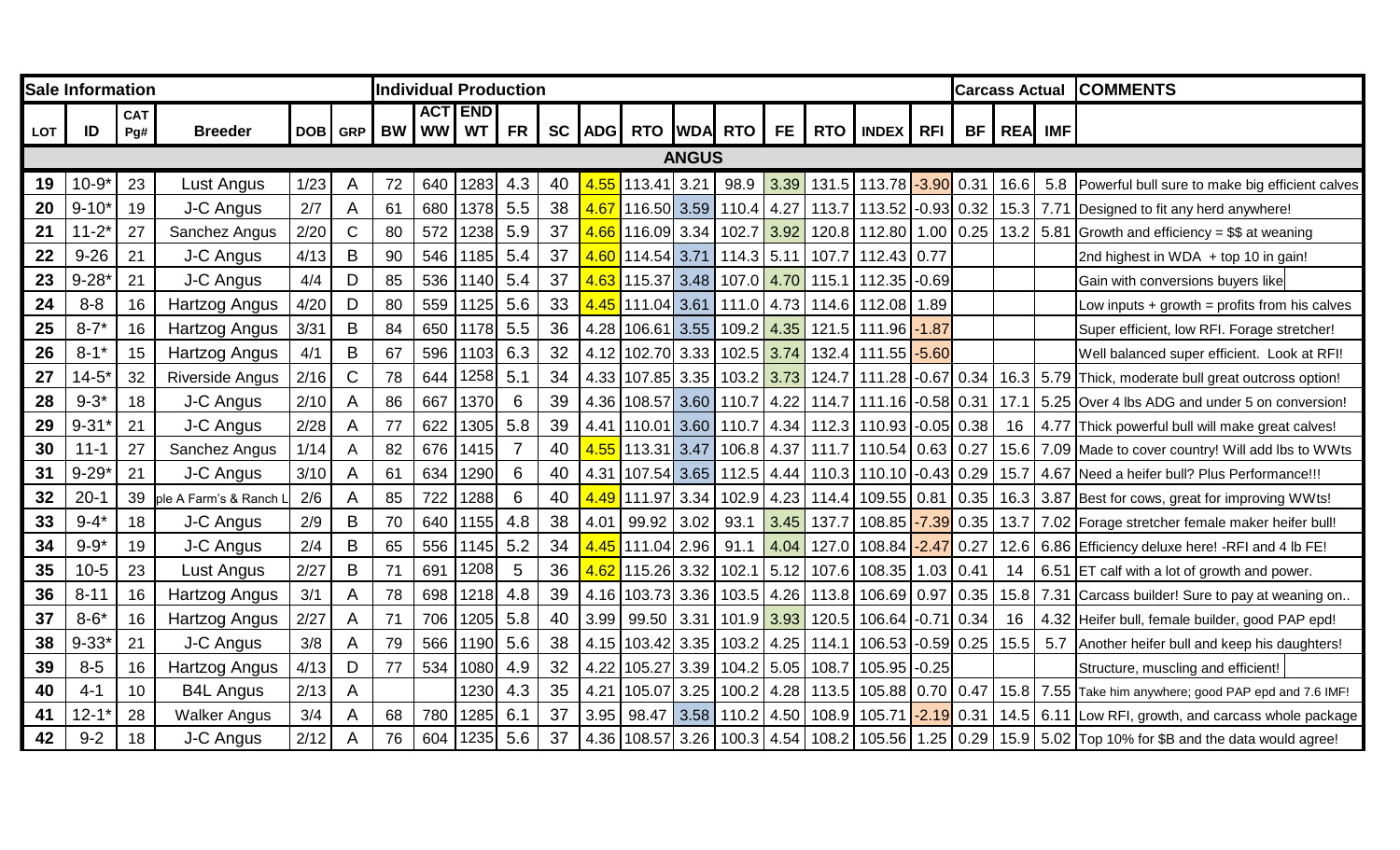|            | <b>Sale Information</b> |                   |                        |      |                | <b>Individual Production</b><br><b>ACT END</b> |          |      |                |    |        |       |              |              |      |       |                              |                  |              |         |     | <b>Carcass Actual COMMENTS</b>                               |  |
|------------|-------------------------|-------------------|------------------------|------|----------------|------------------------------------------------|----------|------|----------------|----|--------|-------|--------------|--------------|------|-------|------------------------------|------------------|--------------|---------|-----|--------------------------------------------------------------|--|
| <b>LOT</b> | ID                      | <b>CAT</b><br>Pg# | <b>Breeder</b>         |      | DOB GRP        |                                                | BW WW WT |      | <b>FR</b>      |    | SC ADG |       |              |              |      |       | RTO WDA RTO FE RTO INDEX RFI |                  | <b>BF</b>    | REA IMF |     |                                                              |  |
|            |                         |                   |                        |      |                |                                                |          |      |                |    |        |       | <b>ANGUS</b> |              |      |       |                              |                  |              |         |     |                                                              |  |
|            |                         |                   |                        |      |                |                                                |          |      |                |    |        |       |              |              |      |       |                              |                  |              |         |     |                                                              |  |
| 43         | $10 - 2$                | 22                | Lust Angus             | 3/2  | B              | 86                                             | 627      | 1235 | 5.6            | 35 | 4.67   | 116.5 | 3.42         | $105.3$ 5.93 |      | 92.9  | 105.50 6.09 0.19             |                  |              |         |     | 13.9 4.12 Will add pounds to the weaning pen!                |  |
| 44         | $2 - 4$                 | 5                 | Cornerstone            | 2/24 | $\mathsf C$    | 83                                             | 655      | 1248 | 6.5            | 36 | 4.31   | 107.4 | 3.40         | $104.6$ 4.74 |      |       | 104.2 105.48 0.51            |                  |              |         |     | Strong top, big rib = big calves!                            |  |
| 45         | $10 - 7*$               | 23                | Lust Angus             | 2/28 | A              | 75                                             | 703      | 1228 | 5.1            | 37 | 4.03   | 100.4 | 3.38         | 104.1        | 4.32 | 112.6 | $105.36 - 1.02 0.38$         |                  |              | 14.2    | 7.7 | Another Lust curve bender! Keep his daughters!               |  |
| 46         | 14-1                    | 31                | <b>Riverside Angus</b> | 3/9  | C              | 77                                             | 650      | 1230 | 5.9            | 40 | 4.18   | 104.2 | 3.47         | 107.0        | 4.81 | 102.7 | 104.74                       | 1.63   0.31      |              | 16.4    | 6.7 | Top 10% in \$B to top 10% in \$M                             |  |
| 47         | $10-8$                  | 23                | Lust Angus             | 3/4  | A              | 73                                             | 719      | 1228 | 4.5            | 38 | 4.02   | 100.2 | 3.42         | 105.3        | 4.51 | 108.9 | 104.59 -0.16 0.38            |                  |              | 16.3    |     | 5.35 Powerful bull with great growth and carcass             |  |
| 48         | $8 - 4'$                | 15                | Hartzog Angus          | 4/1  | B              | 69                                             | 610      | 1135 | 6              | 33 | 3.90   | 97.2  | 3.43         | 105.6        | 4.87 | 112.0 | 104.58 -2.51                 |                  |              |         |     | Gentle herd bull prospect, female maker!                     |  |
| 49         | $9 - 24$                | 20                | J-C Angus              | 4/9  | D              | 75                                             | 566      | 1078 | 5.3            | 37 | 4.08   | 101.7 | 3.34         | 102.7        | 5.01 |       | 109.5 104.38                 | 1.12             |              |         |     | 'Outright" nice! Will cover country and cows!                |  |
| 50         | $0 - 10$                | 23                | Lust Angus             | 1/21 | $\mathsf{C}$   | 75                                             | 597      | 1193 | 5.2            | 36 | 4.10   | 102.1 | 2.97         | 91.5         | 3.97 | 119.8 | $103.69 - 1.61 0.29$         |                  |              |         |     | 15.1 5.96 Whole package; growth, efficiency, carcass         |  |
| 51         | $14-3$                  | 32                | <b>Riverside Angus</b> | 3/3  | B              | 74                                             | 625      | 1160 | 5.3            | 38 | 4.26   | 106.1 | 3.22         | 99.2         | 5.21 | 105.9 | $103.62 - 1.82 0.24$         |                  |              |         |     | 13.3 5.99 Durable and efficient. Ready to work!              |  |
| 52         | $10 - 4$                | 22                | Lust Angus             | 1/30 | B              | 74                                             | 533      | 1105 | 5.2            | 35 | 4.21   | 104.9 | 2.82         | 86.8         | 4.44 | 119.9 | 103.03 - 1.14 0.21           |                  |              | 15.2    |     | 7.44 As the catalog says. His calves will light up the rail! |  |
| 53         | $9-5$                   | 19                | J-C Angus              | 2/5  | A              | 61                                             | 618      | 1293 | 5.7            | 37 | 4.15   | 103.5 | 3.35         | 103.1        | 4.89 | 101.2 | 102.67                       | $2.61$ 0.38      |              | 15.3    | 5.9 | Heifer bull with a great disposition!                        |  |
| 54         | $8 - 10$                | 16                | Hartzog Angus          | 2/21 | A              | 71                                             | 706      | 1210 | 5.7            | 42 | 4.06   | 101.2 | 3.27         | 100.7        | 4.61 | 106.8 | 102.66 0.30 0.34             |                  |              |         |     | 14.5   7.48   You will make your buyers happy with this one! |  |
| 55         | $17 - 1$                | 35                | <b>Salazar Ranches</b> | 1/11 | A              | 80                                             | 775      | 1348 | 6.2            | 37 | 4.38   | 109.1 | 3.28         | 100.9        | 5.11 | 96.7  | $102.50$ -0.26 0.23          |                  |              |         |     | 14.1   5.32 Designed to cover country and cows.              |  |
| 56         | $9 - 32$                | 21                | J-C Angus              | 2/27 | $\overline{A}$ | 77                                             | 594      | 1208 | 5.5            | 37 | 4.01   | 100.0 | 3.32         | 102.1        | 4.91 | 100.8 | 100.98 1.44 0.18             |                  |              |         |     | 14.9 5.45 This bull would work great in mixed herd           |  |
| 57         | $9 - 13$                | 19                | J-C Angus              | 2/17 | D              | 85                                             | 534      | 1145 | 5.1            | 36 | 4.17   | 103.8 | 3.06         | 94.2         | 5.32 | 103.9 | 100.49 0.62 0.24             |                  |              | 14.4    |     | 6.32 Over 4 lbs gain and great carcass numbers!              |  |
| 58         | $9 - 25$                | 20                | J-C Angus              | 3/8  | B              | 75                                             | 566      | 1163 | 5.3            | 36 | 4.21   | 105.0 | 3.27         | 100.8        | 5.82 | 94.9  | 100.48 2.24                  |                  | 0.3          |         |     | 15.5 4.56 Compact, muscular but also heifer bull prospect    |  |
| 59         | $0 - 16$                | 24                | Lust Angus             | 2/16 | A              | 90                                             | 780      | 1280 | 4.6            | 40 | 3.78   | 94.1  | 3.41         | 105.1        | 4.83 | 102.4 | 100.45                       | $-2.99$ 0.31     |              | 17.1    |     | 5.61 Big big rib, great IMF good calf investment             |  |
| 60         | $9 - 1$                 | 18                | J-C Angus              | 2/11 | A              | 69                                             | 624      | 1265 | 5.8            | 41 | 3.98   | 99.3  | 3.33         | 102.5        | 5.15 | 96.0  | 99.41                        | 0.02             | $\big  0.28$ | 15.2    | 5.1 | Heifer bull alert!! Performance to boot!                     |  |
| 61         | $12 - 2^{\circ}$        | 28                | <b>Walker Angus</b>    | 2/18 | A              | 70                                             | 700      | 1170 | 6.2            | 38 | 3.68   | 91.7  | 3.14         | 96.6         | 4.38 | 111.5 | 99.34                        | $-0.27$ 0.22     |              | 14.4    |     | 5.34 Raised for rough country. Mixed herd worker             |  |
| 62         | $12 - 5$                | 29                | <b>Walker Angus</b>    | 2/27 | A              | 70                                             | 790      | 1248 | 5.8            | 38 | 3.67   | 91.4  | 3.43         | 105.5        | 5.03 | 98.3  | 98.38                        | $0.28$ 0.22      |              | 16.6    |     | 4.46 Easy going, easy keeping, heifer ready                  |  |
| 63         | $9 - 23$                | 20                | J-C Angus              | 3/2  | B              | 71                                             | 580      | 1235 | 5.7            | 38 | 4.40   | 109.8 | 3.42         | 105.3        | 6.83 | 76.7  | 98.30                        |                  | 2.52   0.38  | 12.2    |     | 5.81 Curve bender heifer bull!                               |  |
| 64         | $15 - 3$                | 34                | <b>Ashley Hartzog</b>  | 4/24 | D              | 74                                             | 542      | 995  | 5.9            | 34 | 3.62   | 90.1  | 3.23         | 99.4         | 5.20 | 106.1 | 98.15                        | 0.05             |              |         |     | Female maker! Will work for not much food!                   |  |
| 65         | $10 - 6$                | 23                | Lust Angus             | 2/27 | B              | 72                                             | 665      | 1218 | 5.8            | 37 | 4.25   | 106.0 | 3.34         | 103.0        | 6.49 | 82.8  | 97.97                        | $0.94 \mid 0.49$ |              | 17.7    |     | 7.04 Will for sure help pay your bills!                      |  |
| 66         | $0 - 12$                | 23                | Lust Angus             | 1/22 | A              | 74                                             | 657      | 1205 | $\overline{4}$ | 38 | 3.60   | 89.8  | 3.01         | 92.7         | 4.28 | 113.5 | 97.95                        |                  | $-1.45$ 0.21 |         |     | 15.2 6.43 His daughters will be built to last                |  |
| 67         | $10 - 13$               | 24                | Lust Angus             | 1/27 | A              | 75                                             | 733      | 1355 | 5.8            | 32 | 3.90   | 97.2  | 3.43         | $105.6$ 5.51 |      | 88.6  | 97.58                        |                  | $-0.08$ 0.37 | 15.7    |     | 6.09 Powerful, strong topped, muscle maker!                  |  |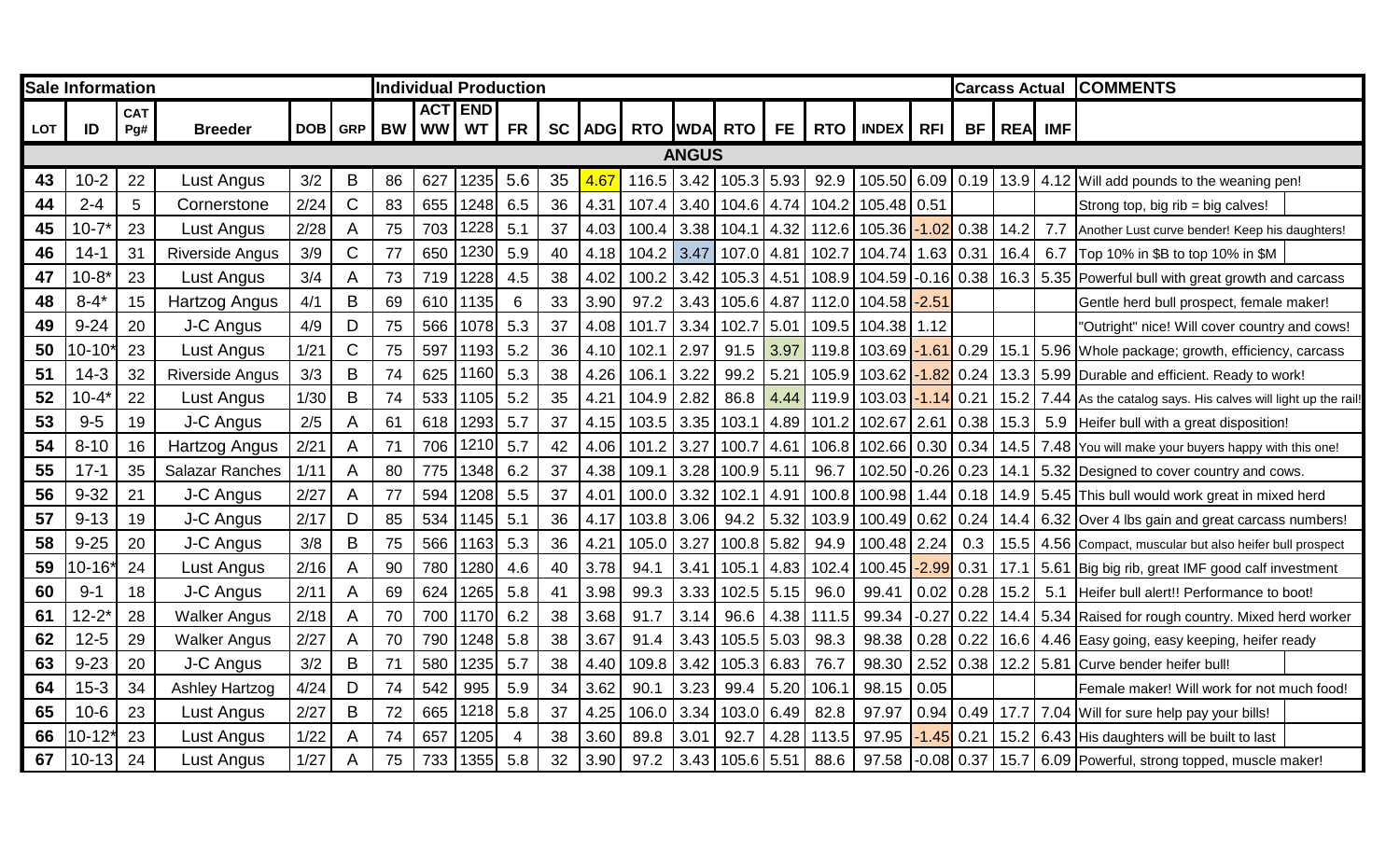|            | <b>Sale Information</b> |                   |                        |      |             | <b>Individual Production</b><br><b>ACTIEND</b> |          |      |           |    |      |                       |              |              |      |                  |                 |                  | <b>Carcass Actual</b> |             |     | <b>COMMENTS</b>                                                |  |
|------------|-------------------------|-------------------|------------------------|------|-------------|------------------------------------------------|----------|------|-----------|----|------|-----------------------|--------------|--------------|------|------------------|-----------------|------------------|-----------------------|-------------|-----|----------------------------------------------------------------|--|
| <b>LOT</b> | ID                      | <b>CAT</b><br>Pg# | <b>Breeder</b>         | DOB  | GRP         |                                                | BW WW WT |      | <b>FR</b> |    |      | SC ADG RTO WDA RTO FE |              |              |      |                  | <b>RTO MDEX</b> | <b>RFI</b>       | BF                    | REA IMF     |     |                                                                |  |
|            |                         |                   |                        |      |             |                                                |          |      |           |    |      |                       | <b>ANGUS</b> |              |      |                  |                 |                  |                       |             |     |                                                                |  |
|            |                         |                   |                        |      |             |                                                |          |      |           |    |      |                       |              |              |      |                  |                 |                  |                       |             |     |                                                                |  |
| 68         | $10 - 19$               | 24                | Lust Angus             | 1/30 | B           | 81                                             | 521      | 1185 | 5.3       | 36 | 4.18 | 104.2                 | 3.02         | 93.1         | 5.83 | 94.7             | 97.45           | $-1.51$ 0.27     |                       | 17.8        |     | 6.7 Rib, growth, efficiency all in one!                        |  |
| 69         | $12 - 3$                | 28                | <b>Walker Angus</b>    | 3/1  | A           | 70                                             | 765      | 1210 | 5.8       | 37 | 3.55 | 88.4                  | 3.34         |              |      | 102.9 4.93 100.3 | 97.03           |                  |                       |             |     | 0.63   0.18   17.6   4.93 Calf builder here! Look at that REA! |  |
| 70         | $9 - 7*$                | 19                | J-C Angus              | 2/10 | $\mathsf B$ | 65                                             | 602      | 1133 | 5.8       | 35 | 3.80 | 94.7                  | 2.97         | 91.5         |      | $5.19$ 106.2     | 97.01           |                  | $-4.02$ 0.26          |             |     | 15.1   6.67 Another J-C curve bender! Top 10% in \$B           |  |
| 71         | $15 - 1$                | 33                | <b>Ashley Hartzog</b>  | 3/10 | B           | 72                                             | 653      | 1150 | 6.2       | 36 | 4.08 | 101.8                 | 3.26         | $100.3$ 6.30 |      | 86.2             | 96.58           | $4.63 \mid 0.27$ |                       |             |     | 16   5.07   Bull trifecta! CE, gain, carcass!                  |  |
| 72         | $0 - 20$                | 24                | Lust Angus             | 1/23 | B           | 76                                             | 584      | 1173 | 4.6       | 31 | 3.90 | 97.3                  | 2.94         | 90.5         | 5.39 | 102.7            | 96.53           | $-1.53$ 0.27     |                       |             |     | 14.1 4.94 Heifer bull will make efficient females!             |  |
| 73         | $10 - 15$               | 24                | Lust Angus             | 1/29 | A           | 76                                             | 655      | 1263 | 5.2       | 40 | 4.00 | 99.8                  | 3.21         | 98.9         | 5.56 | 87.7             | 95.85           | 0.93   0.36      |                       |             |     | 16.9 5.93 Will increase the muscle score of your calves        |  |
| 74         | $9 - 19$                | 20                | J-C Angus              | 3/1  | A           | 70                                             | 497      | 1200 | 6.3       | 34 | 3.95 | 98.5                  | 3.31         | 102.0        | 5.68 | 85.1             | 95.72           | 3.41             | 0.32                  |             |     | 12.8 4.24 Heifer bull to fit any environment!                  |  |
| 75         | $2 - 2$                 | 10                | Cornerstone            | 3/26 | $\mathsf B$ | 74                                             | 651      | 1090 | 5.2       | 35 | 3.51 | 87.6                  | 3.23         | 99.6         | 5.52 | 100.3            | 95.58           | $3.09$ 0.25      |                       |             |     | 13.8 4.36 Moderate frame bull ready to cover the country       |  |
| 76         | $17 - 3$                | 35                | <b>Salazar Ranches</b> | 1/24 | A           | 74                                             | 755      | 1278 | 6.6       | 36 | 4.05 | 100.8                 | 3.21         | 98.8         | 5.67 | 85.4             | 95.50           | $1.96$ 0.25      |                       | 14          |     | 4.56 He's ready to add lbs to your WWts                        |  |
| 77         | $9 - 20$                | 20                | J-C Angus              | 3/23 | B           | 92                                             | 560      | 1178 | 6.4       | 36 | 3.94 | 98.2                  | 3.46         | $106.6$ 6.75 |      | 78.1             | 95.10           | $1.46$ 0.36      |                       |             |     | 14.2 5.52 Rapid growth = \$\$ at weaning                       |  |
| 78         | $12-6$                  | 29                | <b>Walker Angus</b>    | 2/8  | A           | 70                                             | 805      | 1290 | 6         | 38 | 3.83 | 95.6                  | 3.37         | $103.7$ 5.75 |      | 83.8             | 94.89           | 2.06             | 0.2                   | 15.8        | 4.6 | Will fit any environment and do it well!                       |  |
| 79         | $14 - 4$                | 32                | Riverside Angus        | 3/6  | A           | 70                                             | 730      | 1240 | 5.6       | 40 | 3.94 | 98.3                  | 3.47         | $106.9$ 6.17 |      | 75.2             | 94.38           | $0.89$ 0.19      |                       |             |     | 15.8 4.54 Powder keg package! Easy keeping easy handle.        |  |
| 80         | $10 - 17$               | 24                | Lust Angus             | 2/18 | $\sf B$     | 66                                             | 550      | 1063 | 4.1       | 33 | 3.86 | 96.1                  | 2.85         | 87.7         | 5.66 | 97.8             | 93.66           | $2.67$ 0.27      |                       |             |     | 14.1 5.83 Heifer bull that will add style to your calves       |  |
| 81         | $15 - 4$                | 34                | <b>Ashley Hartzog</b>  | 4/15 | D           | 68                                             | 526      | 957  | 5.5       | 33 | 3.50 | 87.1                  | 3.02         | 92.9         | 5.42 | 102.0            | 93.64           | 0.80             |                       |             |     | Heifer bull that will help you sleep at night!                 |  |
| 82         | $9 - 16$                | 20                | J-C Angus              | 2/20 | B           | 74                                             | 554      | 1095 | 5.2       | 35 | 3.66 | 91.3                  | 2.95         | 90.9         | 5.67 | 97.7             | 93.04           | $-0.19$ 0.28     |                       |             |     | 14.4 $\vert$ 5.24 $\vert$ Top 15% for CED = safe for heifers!  |  |
| 83         | $10-3$                  | 22                | Lust Angus             | 2/21 | B           | 76                                             | 652      | 1150 |           | 38 | 4.06 | 101.2                 | 3.11         | 95.7         | 6.74 | 78.3             | 92.38           | 3.60   0.31      |                       | 15.7        |     | 6.66 Another heifer bull that will make great calves           |  |
| 84         | $9 - 18$                | 20                | J-C Angus              | 3/4  | D           | 70                                             | 497      | 1040 | 4.9       | 34 | 3.77 | 93.9                  | 2.90         | 89.2         | 5.99 | 91.8             | 91.64           |                  | $4.67$ 0.16           |             |     | 12.3 5.45 Moderate heifer bull that will work anywhere!        |  |
| 85         | $9 - 22$                | 20                | J-C Angus              | 4/1  | $\sf B$     | 75                                             | 524      | 1043 | 4.8       | 34 | 3.59 | 89.5                  | 3.15         | 96.9         | 6.61 | 80.6             | 89.45           | 4.46             |                       |             |     | Another J-C heifer bull prospect + good \$B!                   |  |
| 86         | $15 - 2$                | 33                | <b>Ashley Hartzog</b>  | 3/24 | B           | 83                                             | 580      | 997  | 5.6       | 34 | 3.17 | 79.1                  | 2.94         | 90.5         | 6.17 | 88.5             | 85.92           | 0.12             |                       |             |     | Efficient forage stretcher bull! Low DMI EPD                   |  |
| 87         | $4 - 3$                 | 10                | <b>B4L Angus</b>       | 2/8  | B           |                                                | 577      | 1078 | 5         | 33 | 3.81 | 94.9                  | 2.81         | 86.6         | 6.94 | 74.7             | 85.91           |                  | $2.89$ 0.25           | $13.4$ 7.42 |     | Low input carcass maker! Look at that IMF!                     |  |
| 88         | $12 - 4$                | 28                | <b>Walker Angus</b>    | 2/26 | A           | 70                                             | 770      | 1163 | 5.8       | 39 | 3.14 | 78.4                  | 3.18         | 98.0         | 6.08 | 77.2             | 84.90           | $1.85$ 0.37      |                       |             |     | 15.2 $\mid$ 4.93 EPDs and structure = fit a tough environment  |  |
| 89         | $2 - 3$                 | 10                | Cornerstone            | 4/4  | $\mathsf C$ | 72                                             | 693      | 1023 | 5.8       | 37 | 2.53 | 63.1                  | 3.12         | 96.0         | 6.43 | 69.9             | 76.66           | $-1.36$          |                       |             |     | Low RFI bull out of a very productive female!                  |  |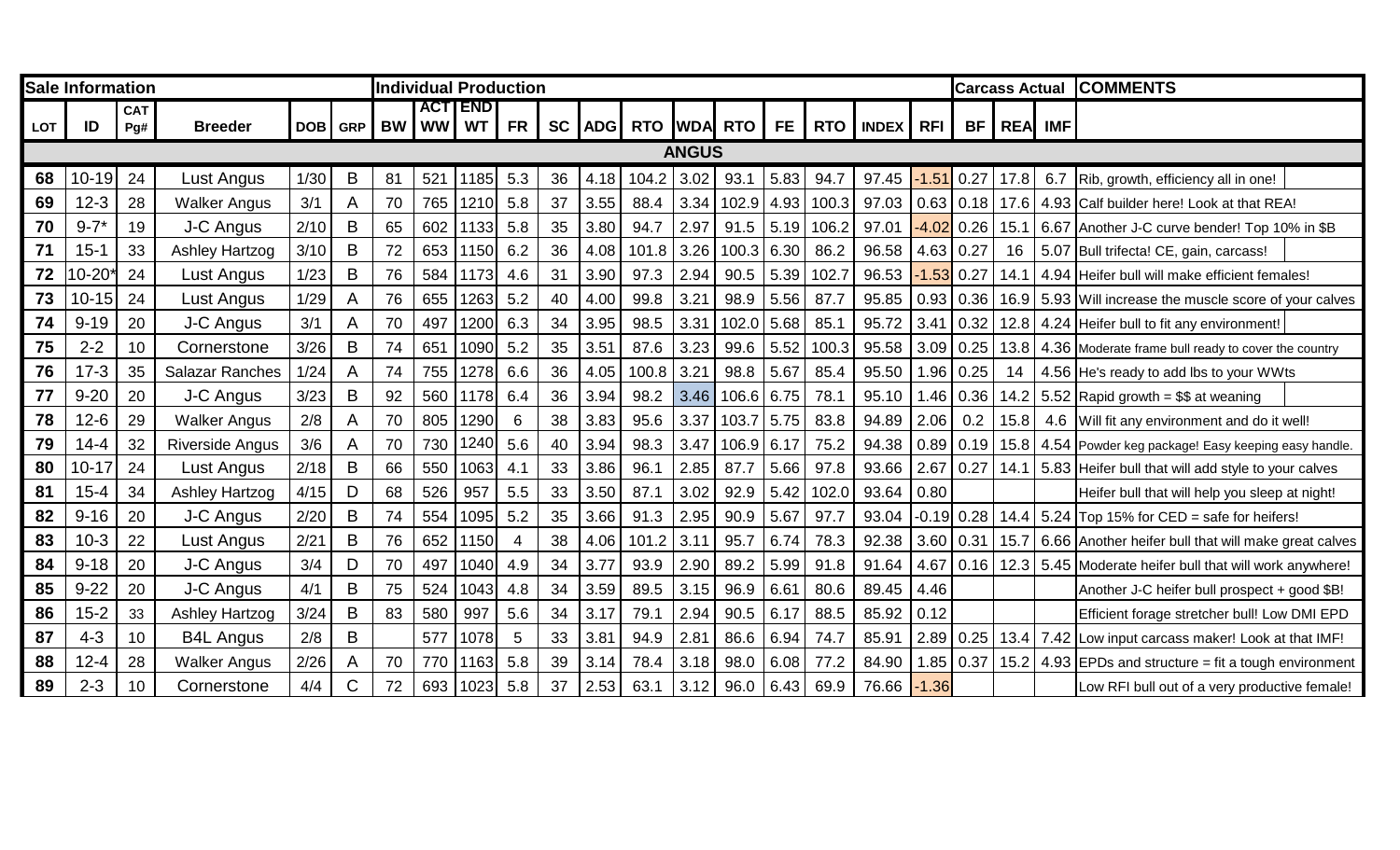|            | <b>Sale Information</b> |                   |                       |      |                         | <b>Individual Production</b><br><b>ACT END</b> |               |      |           |                 |            |       |                  |                |      |       |                               |                  | <b>Carcass Actual</b> |         |      | <b>COMMENTS</b>                                            |
|------------|-------------------------|-------------------|-----------------------|------|-------------------------|------------------------------------------------|---------------|------|-----------|-----------------|------------|-------|------------------|----------------|------|-------|-------------------------------|------------------|-----------------------|---------|------|------------------------------------------------------------|
| <b>LOT</b> | ID                      | <b>CAT</b><br>Pg# | <b>Breeder</b>        |      |                         |                                                | DOB GRP BW WW | WT   | <b>FR</b> | SC <sub>1</sub> | <b>ADG</b> |       |                  | RTO WDA RTO FE |      |       | RTO MDEX RFI                  |                  | BF                    | REA IMF |      |                                                            |
|            |                         |                   |                       |      |                         |                                                |               |      |           |                 |            |       | <b>RED ANGUS</b> |                |      |       |                               |                  |                       |         |      |                                                            |
|            |                         |                   |                       |      |                         |                                                |               |      |           |                 |            |       |                  |                |      |       |                               |                  |                       |         |      |                                                            |
| 90         | $13 - 1'$               | 30                | <b>DuVall Ranches</b> | 1/26 | $\mathsf{C}$            | 61                                             |               | 1170 | 4.0       | 35              | 3.95       | 111.2 | 2.95             | 104.3          | 3.75 |       | 124.2 112.70 - 2.05 0.29      |                  |                       | 15.6    |      | 5.84 Heifer bull will add WW + make efficient females!     |
| 91         | $13 - 4*$               | 30                | <b>DuVall Ranches</b> | 2/21 | B                       | 79                                             |               | 1048 | 4.9       | 35              | 3.39       | 95.5  | 2.83             | 99.9           | 4.52 |       | 118.3 103.90 -4.30 0.26       |                  |                       |         |      | 14.7 4.72 Super attractive high performing efficient bull  |
| 92         | $13 - 3$                | 30                | DuVall Ranches        | 2/5  | $\mathsf B$             | 66                                             |               | 1053 | 4.0       | 35              | 3.38       | 95.3  | 2.73             | 96.2   6.04    |      | 90.8  | $94.28$ -0.08 0.29            |                  |                       | 15.4    | 6.4  | Sleep at night heifer bull will make great calves          |
|            |                         |                   |                       |      |                         |                                                |               |      |           |                 |            |       | <b>SALERS</b>    |                |      |       |                               |                  |                       |         |      |                                                            |
| 93         | $18 - 4'$               | 37                | K4 Cattle Co          | 3/4  | A                       | 86                                             | 739           | 1273 | 7.3       | 34              | 3.89       | 123.9 | $3.54$           | $113.5$ 4.07   |      |       | 117.7 118.40 - 1.08 0.28      |                  |                       | 18.2    |      | 4.28 Hybrid vigor builder! Look at that REA!               |
| 94         | $18 - 3*$               | 37                | K4 Cattle Co          | 3/9  | A                       | 93                                             | 702           | 1225 | 6.7       | 37              | 3.83       | 121.9 | 3.46             | 110.8          | 4.26 |       | 113.8 115.60 - 0.76 0.2       |                  |                       |         |      | 15.5 3.46 Will cover country, breed cows, add WW!          |
| 95         | $18 - 2$                | 37                | K4 Cattle Co          | 4/12 | B                       | 86                                             | 562           | 983  | 4.9       | 35              | 3.04       | 96.9  | 3.07             | 98.4           | 5.31 | 104.0 | 99.56                         | $-1.21$          |                       |         |      | Take advantage of the genetics of this bull!               |
| 96         | $18 - 5$                | 37                | K4 Cattle Co          | 3/10 | A                       | 97                                             | 736           | 1218 | 6.2       | 36              | 3.57       | 113.9 | 3.45             | 110.5          | 6.44 | 69.8  | 99.46                         | $3.42 \mid 0.29$ |                       |         |      | 14.5 4.67 Good disposition, moderate bull will add WW\$\$! |
| 97         | $18-6$                  | 37                | K4 Cattle Co          | 3/12 | A                       | 91                                             | 598           | 1048 | 6.0       | 33              | 3.00       | 95.4  | 2.98             | 95.6           | 5.69 | 85.0  | 92.37                         | $1.80$ 0.22      |                       |         |      | 18.5 4.22 Carcass maker! Biggest REA out of 150 bulls!     |
|            | <b>SHORTHORN</b>        |                   |                       |      |                         |                                                |               |      |           |                 |            |       |                  |                |      |       |                               |                  |                       |         |      |                                                            |
| 98         | $22 - 1*$               | 41                | <b>COS Shorthorns</b> | 2/4  | A                       | 94                                             | 651           | 1275 | 6.5       | 36              | 4.05       | 118.6 | $3.29$           | 112.5          | 4.35 |       | 112.1   114.50   -0.94   0.29 |                  |                       |         |      | 16.8 4.64 Will handle rough country and add \$\$ to calves |
| 99         | $22 - 3*$               | 41                | <b>COS Shorthorns</b> | 1/29 | A                       | 98                                             | 656           | 1203 | 4.9       | 31              | 3.45       | 101.0 | 3.06             | 104.4          | 4.45 | 110.1 | 104.95 - 2.65 0.21            |                  |                       |         |      | 12.4 4.12 Low RFI will make efficient females!             |
| 100        | $22 - 2$                | 41                | <b>COS Shorthorns</b> | 2/2  | B                       | 75                                             | 575           | 947  | 5.2       | 32              | 2.74       | 80.4  | 2.43             | 83.1           | 5.72 |       | $96.6$   86.20 -0.22 0.26     |                  |                       |         |      | 14.5 5.48 Strong topped bull with a lot of potential       |
|            |                         |                   |                       |      |                         |                                                |               |      |           |                 |            |       | <b>BALANCER</b>  |                |      |       |                               |                  |                       |         |      |                                                            |
| 101        | $21 - 3*$               | 40                | Diamond G Ranch 4/16  |      | B                       | 78                                             | 638           | 1155 | 6.5       | 36              | 4.14       | 113.9 | 3.66             | $111.1$ 4.23   |      |       | 123.5 115.82 - 2.95           |                  |                       |         |      | Attractive super efficient bull with growth too!           |
| 102        | $21 - 7*$               | 40                | Diamond G Ranch 4/10  |      | $\overline{\mathsf{A}}$ | 85                                             | 648           | 1185 | 5.9       | 39              | 3.88       | 106.8 | 3.68             | 111.9          | 4.38 | 111.5 | 109.97 -0.56                  |                  |                       |         |      | Top 10% in $YW =$ growthy calves!                          |
| 103        | $21 - 5$                | 40                | Diamond G Ranch 3/19  |      | B                       | 76                                             | 620           | 1160 | 5.3       | 39              | 4.26       | 117.2 | 3.37             | 102.5          | 5.10 | 107.9 | 109.28 -2.12 0.35             |                  |                       | 14      | 5.97 | Growth in calves, fertility in daughters!                  |
| 104        | $21 - 4$                | 40                | Diamond G Ranch 3/30  |      | B                       | 83                                             | 641           | 1143 | 5.0       | 38              | 3.97       | 109.2 | 3.43             | 104.3          | 6.31 | 86.1  | 100.53 4.71                   |                  |                       |         |      | Deep bodied strong top bull will cover country             |
| 105        | $21 - 2$                | 40                | Diamond G Ranch       | 3/17 | $\mathsf{A}$            | 75                                             | 652           | 1068 | 5.5       | 37              | 3.18       | 87.4  | 3.09             | 93.8           | 4.87 | 101.6 | 93.88                         | $0.16$ 0.34      |                       | 13.8    | 4.67 | Highest CED numbers, will work anywhere!                   |
| 106        | $21 - 6$                | 40                | Diamond G Ranch 3/23  |      | B                       | 83                                             | 610           | 1073 | 5.4       | 36              | 3.24       | 89.2  | 3.15             | 95.9           | 6.08 | 90.2  | 91.82                         | $0.95$ 0.27      |                       | 13.1    |      | 3.91 Thick moderate bull will cover rough country.         |
| 107        | $21 - 8$                | 40                | Diamond G Ranch       | 3/28 | B                       | 83                                             | 576           | 1028 | 5.2       | 33              | 3.35       | 92.1  | 3.07             | 93.2           | 6.32 | 85.8  | 90.62                         | 1.10             |                       |         |      | Will cover country, breed cows, add vigor!                 |
| 108        | $21 - 1$                | 40                | Diamond G Ranch       | 4/1  | A                       | 83                                             | 620           | 1085 | 5.0       | 37              | 3.18       | 87.5  | 3.28             | 99.6           | 6.03 | 78.1  | 88.92                         | 1.15             |                       |         |      | Commercial, good disposition, easy fleshing bull           |